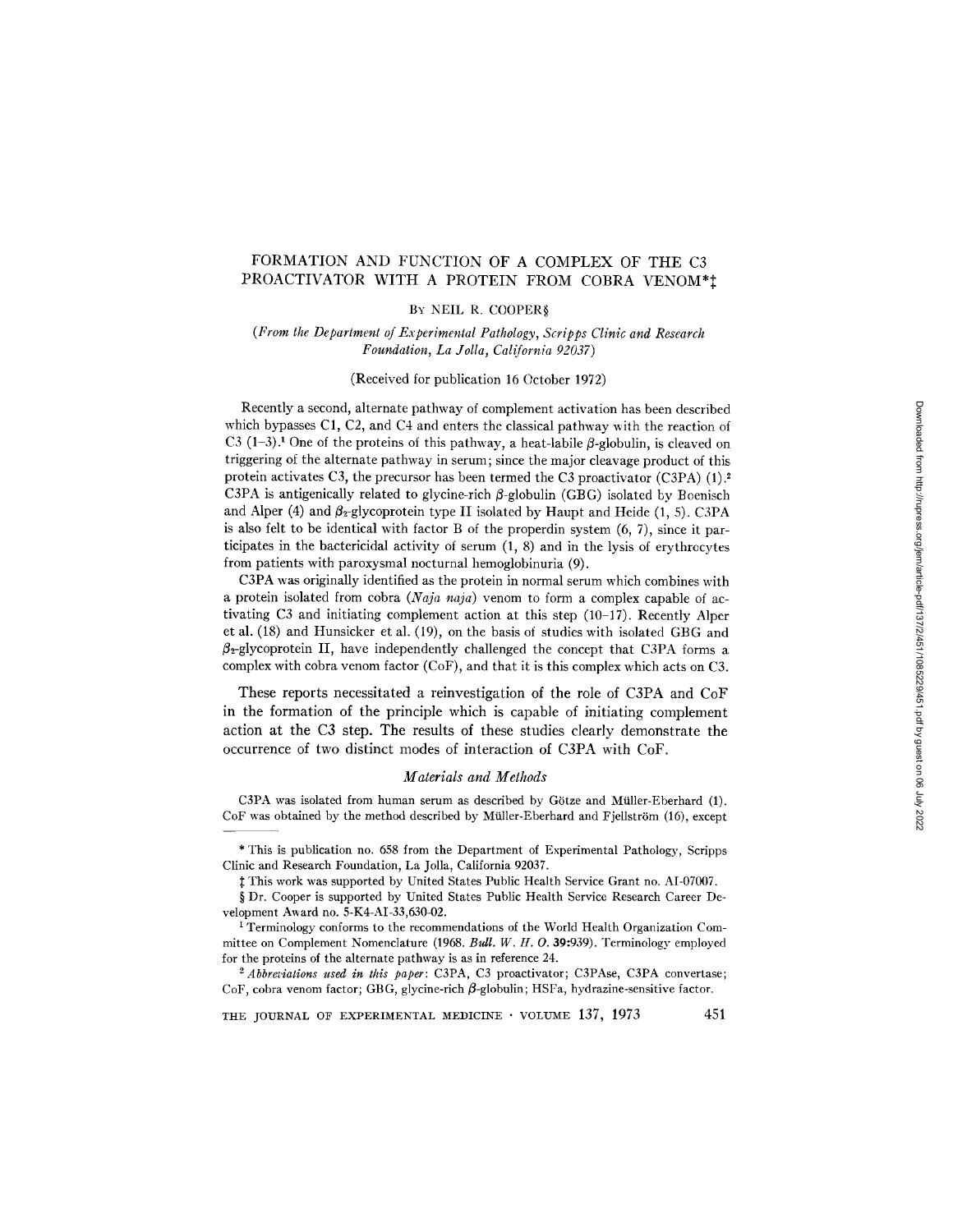that G-200 was used in place of G-100 Sephadex. C3 and other complement components were isolated by published methods (20). Preparations of C3PA and CoF were trace labeled with  $125$ iodine and  $131$ iodine by the chloramine-T method (21) without loss of functional activity. Rabbits were immunized with isolated C3PA to prepare antisera to the protein. Anti- $\beta_2$ glycoprotein type II was purchased from Behringwerke AG., Marburg, W. Germany, while antiserum to GBG was kindly provided by Dr. C. A. Alper. Serum was depleted of C3PA by absorption with insolubilized antiserum to C3PA (1); the author wishes to thank Dr. O. Götze for his gift of serum depleted of C3PA.

7-31% linear sucrose gradients in 0.05 M Tris-HCl, pH 7.5, containing 0.0002 M Ca<sup>++</sup> and 0.001 M  $Mg^{++}$ , were centrifuged at 39,000 rpm for 16 h in an SW-50L rotor in a Beckman 1,2-50 ultracentrifuge (Beckman Instruments, Inc., Fullerton, Calif.). Markers were Clq (llS) and human serum albumin (4.5S), both of which were localized by immunochemical analysis, equine cytochrome  $\epsilon$  (1.7S), which was identified spectrophotometrically, and the meniscus. Polyacrylamide gel electrophoresis was performed in  $6\%$  gels in Tris-HCl buffer, pH 8.7 (22).

C3 hemolytic activity was determined by molecular titrations utilizing EAC 1, 4, 2, C5, and an EDTA serum reagent deficient in C3 and C5 (23). C3 inactivating activity was quantitated by incubating gradient fractions or mixtures of C3PA and CoF with  $5 \mu$ g of C3 for 30 min at 37°C in a total volume of 50-100  $\mu$ . The mixtures were then diluted for hemolytic assay of residual C3.

C3PA was measured as follows. Gradient fractions were added to 0.2 ml of a 1 : 15 dilution of serum previously heated at  $50^{\circ}$ C for 20 min. Serum heated in this manner is deficient in C3PA (9). Subsequently, 20  $\mu$ g of inulin was added and the mixtures incubated for 30 min at 30°C. Then the serum was diluted and residual C3 quautitated by effective molecule titration.

A value of 200  $\mu$ g/ml was used as the serum concentration of C3PA for the purpose of determining molar ratios. Molecular weights of 80,000, 150,000, and 185,000 were used for C3PA, CoF, and C3, respectively.

#### **RESULTS**

*Characterization of C3PA and CoF Preparations.*—Several approaches were employed to determine molecular homogeneity and functional activity of the C3PA preparations employed in these studies. C3 proactivator preparations gave a single stained band after electrophoresis in  $6\%$  polyacrylamide gels. Similarly, radiolabeled C3PA preparations gave one discrete peak of radioactivity during electrophoresis in polyacrylamide gels or during ultracentrifugation in sucrose density gradients. Rabbits immunized with C3PA produced antibody which gave a single line on Ouchterlonv anatvsis with human serum. In order to determine if the preparations contained additional proteins masked by the position of the C3PA band in polyacrylamide gels,  $50 \mu l$  of antiserum to C3 proactivator was added to 5  $\mu$ g of [<sup>125</sup>]C3PA before electrophoresis in l)olyacrylamide gels. Subsequently the gels were sectioned and radioactivity present in the segments was determined. As shown in Fig. 1, previous incubation of [<sup>125</sup>I]C3PA with anti-C3PA prevented all radioactivity from entering the gel. Identical results were obtained from incubation of [125]]C3PA with either 50  $\mu$ l of antiserum to  $\beta_2$ -glycoprotein type II, or of antiserum to glycinerich  $\beta$ -glycoprotein. While a given antiserum might contain antibody to proteins possibly contaminating the C3PA preparations, it is unlikely that all of the antisera employed would contain antibody to the same contaminant.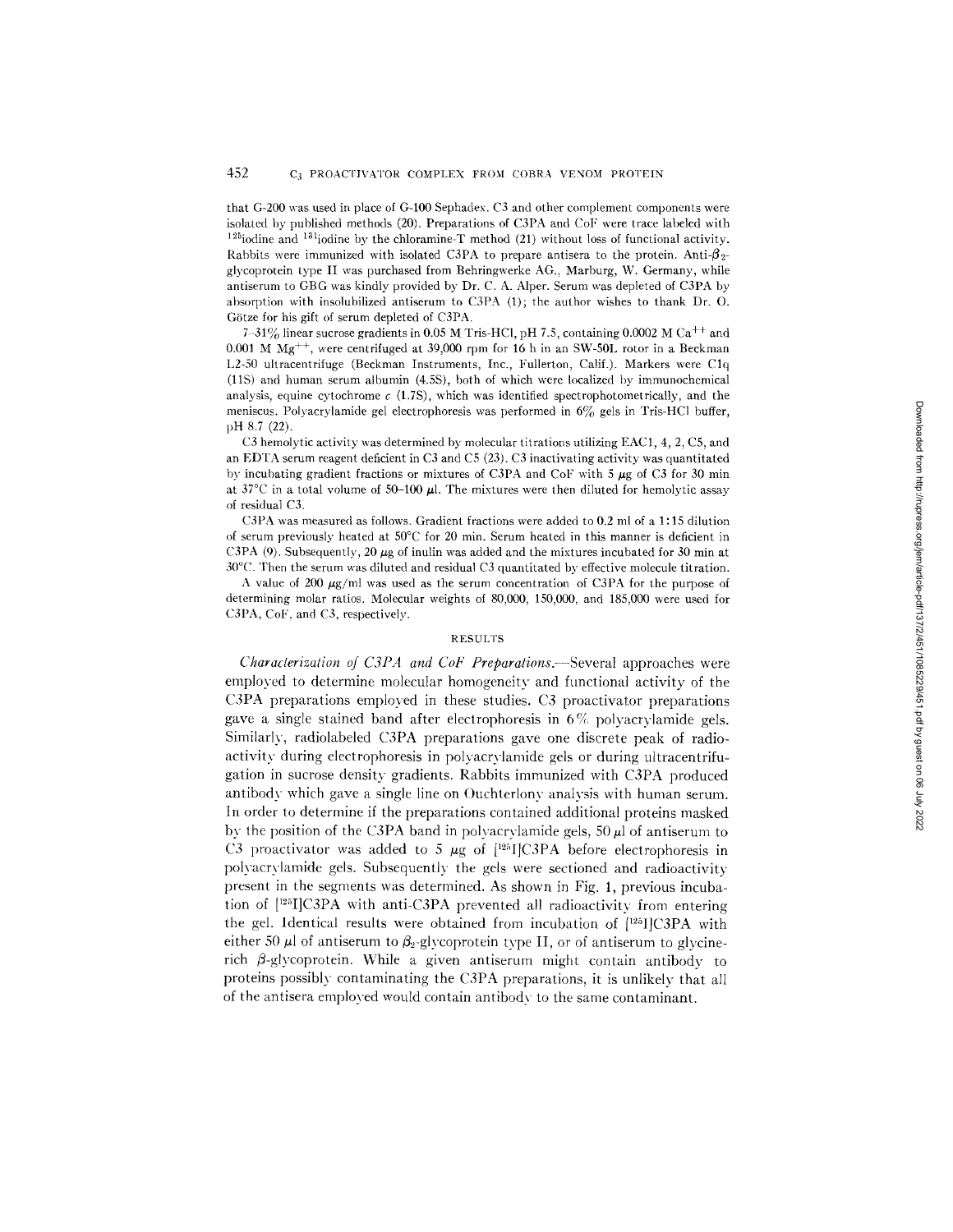

FIG. 1. Polyacrylamide gel electrophoresis of 5  $\mu$ g of  $[1^{25}]$ C3PA previously incubated with various antisera. After electrophoresis the gels were sectioned and the amount of radioactivity present in the segments determined.

Three tests were employed to determine the functional activity of isolated preparations of C3PA. First, unlabeled and radiolabeled C3PA preparations were examined for their ability to be cleaved by incubation with C3PA convertase (C3PAse) and activated hydrazine-sensitive factor (HSFa) (24). Secondly, C3PA preparations were tested for their ability to restore the C3 cleaving activity in heated serum  $(50^{\circ}C, 20 \text{ min})$ . In this test inulin was used as the triggering substance. Thirdly, C3PA preparations were analyzed for their capacity to cleave C3 upon addition of an equimolar concentration of CoF and factor D (see below). The preparations used in this study were found to be fully active in all three tests.

CoF preparations were also examined for molecular homogeneity. Only one stained band, or, in the case of radiolabeled preparations, only a single symmetrical peak of radioactivity, was evident after electrophoresis in polyacrylamide gels. Antisera reactive only with CoF were produced in rabbits. Incubation of  $[^{131}I]$ CoF preparations with the  $\gamma G$  fraction of anti-CoF serum before electrophoresis in 6% polyacrylamide gels completely prevented the entry of radioactivity into the running gel. CoF preparations had the functional activity characteristic of this protein, i.e., C3 cleaving activity appeared upon addition of CoF to serum.

The above studies indicate that contaminating proteins represent a very minor proportion, less than  $5\%$ , of the total protein present in the C3PA and CoF preparations. The preparations have the functional activities characteristic for these proteins.

*Complexing of CoF wilh C3PA in Serum.--C3PA* and CoF were added to normal human serum in <sup>125</sup>I- and <sup>131</sup>I-radiolabeled forms, respectively. 5  $\mu$ g of [ $125$ ]C3PA was added to the approximately- 8  $\mu$ g of C3PA present in 40  $\mu$  of serum. In a series of 15 experiments, CoF was added to the serum mixtures to achieve various molar ratios between CoF and C3PA. After 30 min at  $37^{\circ}$ C, marker substances were added and the mixtures were analyzed by sucrose density gradient ultracentrifugation. When an equimolar ratio of CoF with C3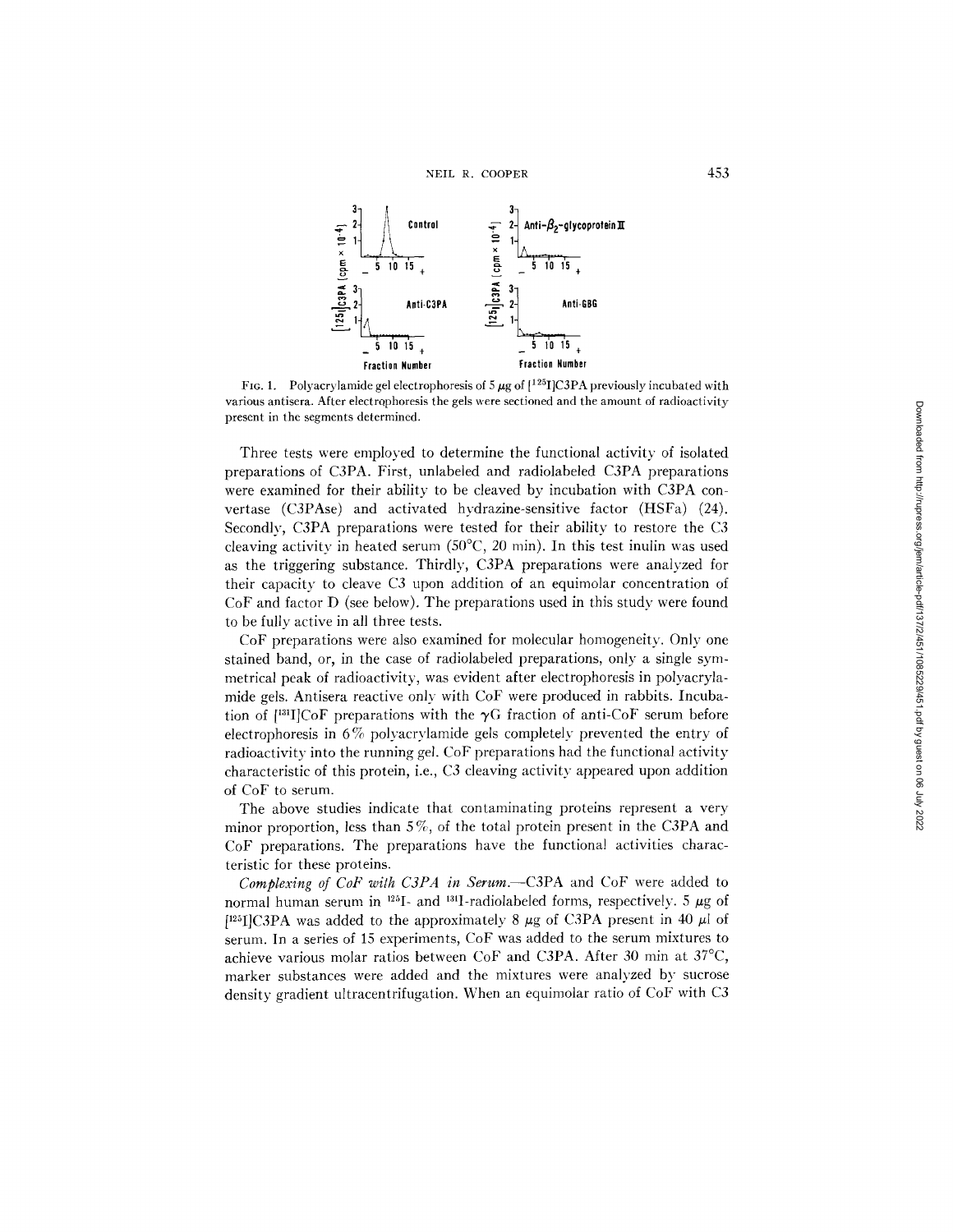was employed or when C3PA was in excess, the sedimentation rate of  $[^{131}]$ CoF was increased from approximately 7S, the velocity in the absence of serum, to 8 9S (Fig. 2). The sedimentation rate of C3PA was also increased from 5-6S to 8-9S; furthermore, its position correlated with that of CoF (Fig. 2). At less than equimolar CoF:C3PA ratios, C3PA appeared as a 5-6S peak, with a heavier shoulder coinciding in position with the 8-9S CoF peak. Essentially the converse was seen when adding CoF in molar excess (Fig. 2): C3PA was



FIG. 2. Sucrose gradient ultracentrifugation of serum to which a trace of  $[1^{25}I]C3PA$  and varying amounts of  $[131]$ CoF have been added. Radioactivity and C3 inactivating activity of the gradient fractions was determined.

entirely in the 8-9S region along with some of the CoF; the bulk of CoF, however, sedimented with an S rate of 7.3S. Identical results were obtained from Ouchterlony analyses of the gradient fractions with antiserum to C3PA. Fig. 3 demonstrates such a study with a partially purified C3PA preparation.

Similar studies were performed with serum previously depleted of C3PA by absorption with insolubilized anti-C3PA (Fig. 4). In five experiments with two preparations of C3PA-depleted serum, CoF added to the depleted serum remained in 7S position. A shift of CoF to 8-9S was readily produced by addition of isolated C3PA to the mixture of CoF and C3PA depleted serum.

C3 cleaving activity was regularly demonstrable in the 8-9S region of the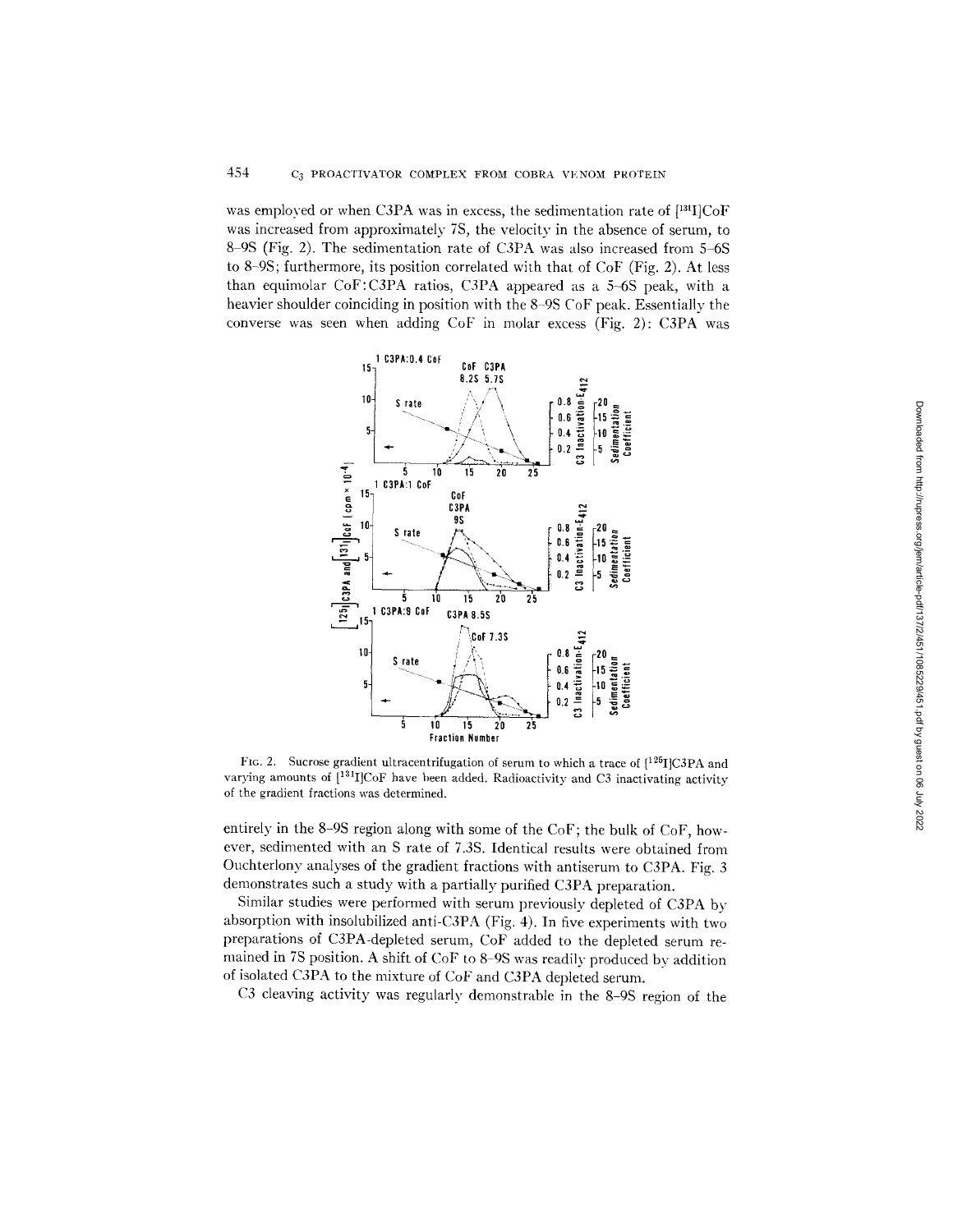normal serum density gradients. Its distribution correlated exactly with that of CoF when C3PA was in molar excess over CoF, with the peak of both CoF and C3PA when these proteins were present in equimolar concentrations, and with the C3PA peak when CoF was in molar excess. C3 cleaving activity was



FIG. 3. Sucrose gradient ultracentrifugal analyses of partially purified C3PA (lower panel) and C3PA previously incubated with CoF (upper panel). The control panel shows the reactivity of the gradient fractions with anti-C3PA. The direction of sedimentation is to the left.



FIG. 4. Sucrose gradient ultracentrifugation of serum previously depleted of C3PA. In the upper panel CoF has been added to the serum. Complex formation is not evident. A complex is formed by addition of C3PA as well as CoF to the serum (lower panel).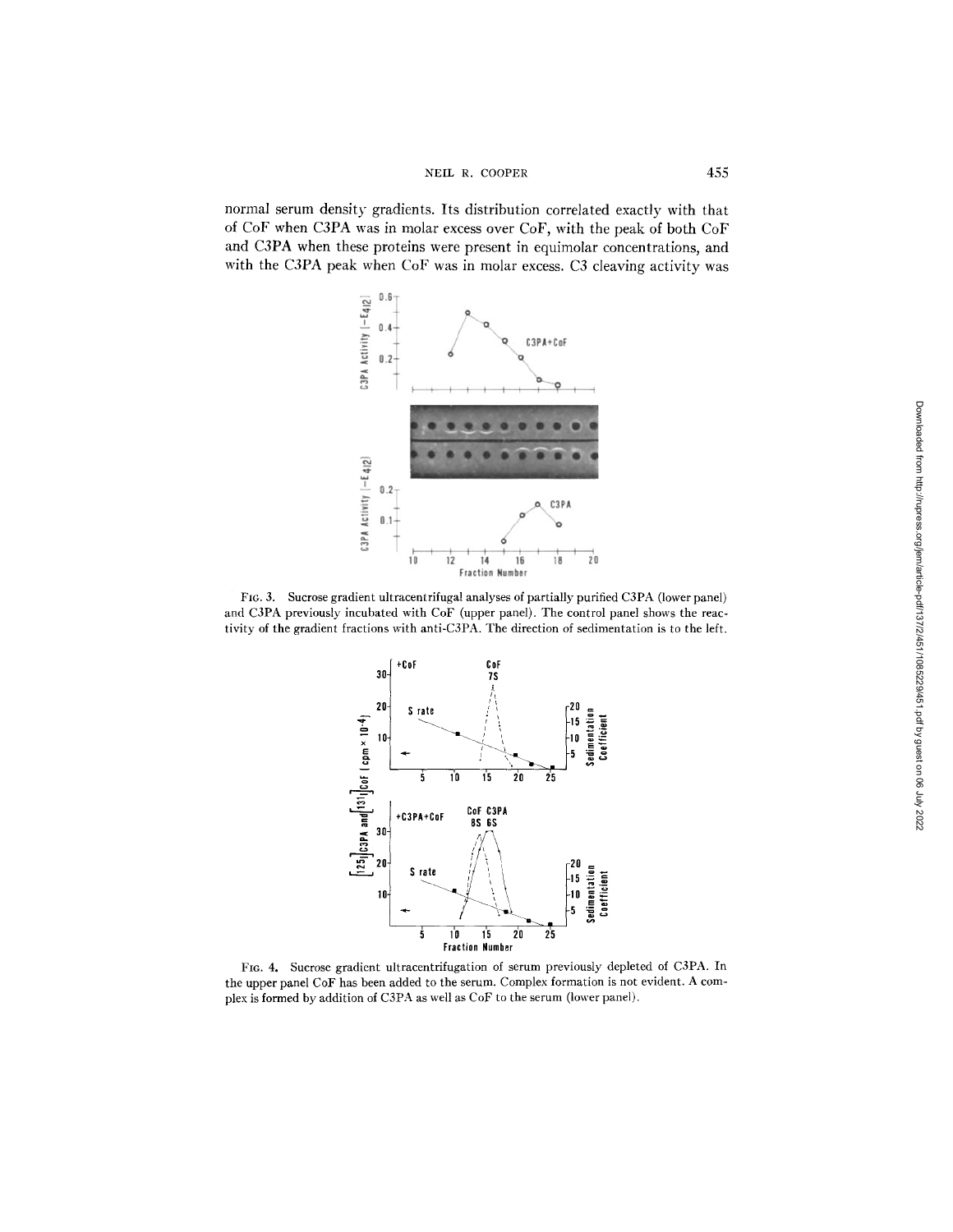not found when adding CoF to C3PA-depleted serum. Results comparable to those given above were observed during electrophoretic analyses of ['25I]C3PA- [<sup>131</sup>I]CoF serum mixtures in polyacrylamide gels.

*Reversible Complexing of Isolated C3PA with CoF.--Mixtures* of isolated radiolabeled C3PA and CoF were analyzed bv ultracentrifugation in a series of 18 experiments with a number of C3PA preparations. Whenever C3PA was present in equimolar or less than equimolar ratios with CoF, C3PA sedimented as a 5-6S peak with a heavier shoulder coinciding in position with the CoF peak (Fig. 5); the sedimentation rate of CoF was also slightly increased. Reversible formation of a protein-protein complex was also demonstrable in polyaerylamide gel electrophoretic analyses of C3PA-CoF mixtures (1). Mixtures of isolated C3PA and CoF possessed C3 cleaving activity. This reaction,



FIG. 5. Sucrose gradient ultracentrifugal analysis of an equimolar mixture of isolated CoF and C3PA (upper panel) and the same mixture in the presence of factor D.

however, was relatively inefficient and C3 cleaving activity could not be detected in gradient fractions.

*Requirement for an Additional Factor for Efficient C3PA-CoF Complexing and for Generation of C3 Cleaving Activity.---Although* C3PA and CoF readily formed a firm complex in serum which possessed C3 inactivating activity, isolated C3PA and CoF exhibited only a weak reversible complex with inefficient C3 cleaving activity. These observations led to a search for a serum factor which would enhance complex formation and C3 cleaving activity of C3PA-CoF mixtures. A factor with these properties was identified and isolated in partially purified form by a combination of BioRex colunm chromatography (elution peak  $22-29 \text{ mmho/cm}$ ), DE-32 cellulose chromatography (elution peak 2-4 mmho/cm), and Pevikon block electrophoresis (slow  $\alpha$  to fast  $\beta$ mobility). This substance is termed factor D because of similarity to a factor termed "D" which has been described by Hunsicker et al. (19). Factor D is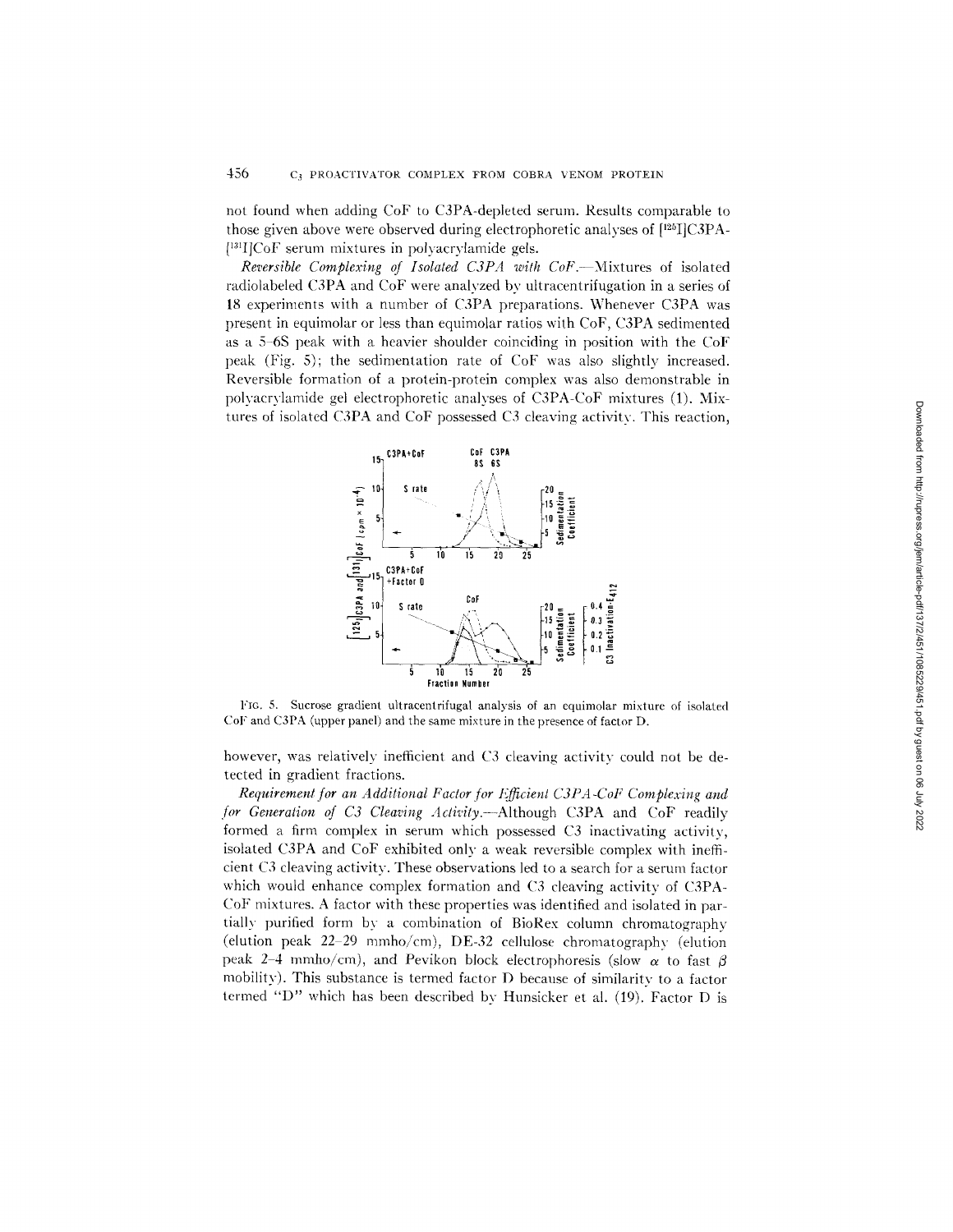apparently a trace constituent of serum, since less than 10  $\mu$ g could be obtained per 100 ml of plasma.

The enhancing effect of factor D on the formation of a complex of C3PA with CoF is shown in Fig. 5. The reaction mixtures contained 10  $\mu$ z of [<sup>131</sup>][CoF and 5  $\mu$ g of [<sup>125</sup>I]C3PA. C3PA incubated with CoF in the presence of factor D sedimented as a 9S peak; C3 inactivating activity also correlated in distribution with this peak. The bulk of CoF also was present in this area of the gradient, although the peak of  $[{}^{131}I]CoF$  sedimented at 8S. A second 3.5-4.5S peak of C3PA was often seen (Fig. 5).

Very small amounts of factor D increased the C3 cleaving activity of C3PA-CoF mixtures as shown in Table I. Enhanced C3 cleaving activity of a 1:1:2 molar ratio of C3PA:CoF:C3 was still evident upon addition of as little as 30 ng of partially purified factor D.

### DISCUSSION

An identical distribution of CoF, C3PA, and C3 cleaving activity was found on sucrose density gradient ultracentrifugation of serum containing CoF in amounts equimolar to the total C3PA present (Fig. 2). When CoF was added to serum in amounts which were less than equimolar to the C3PA content, all of the CoF sedimented as an 8-9S peak which correlated with the peak of C3 inactivating activity. Some of the C3PA also was present in this region, as shown by a shoulder on the heavy side of the 5-6S C3PA peak (Fig. 2). Conversely, C3PA sedimented with an 8-9S peak which correlated with the location of C3 cleaving activity when CoF was added to serum in a molar excess over the C3PA present. Under these conditions, CoF gave a 7S peak which had a shoulder on the heavy side which encompassed the C3PA peak. These studies document the formation in serum of a firm complex of C3PA with CoF which possesses C3 cleaving activity. The essential role of C3PA in formation of this complex is shown by the failure of CoF to form a complex by addition to serum

| $C3PA*$ | $CoF*$ | Factor D    | E.M. of C3 consumed: |
|---------|--------|-------------|----------------------|
|         |        | $n_{\rm g}$ |                      |
|         |        | None        | 675                  |
|         |        | 30          | 950                  |
| ┿       |        | 60          | 1,050                |
|         |        | 150         | 1,200                |
|         |        | 300         | 1,300                |
| 0       | 0      | 300         | None                 |

**"FABLE I**  *<i>liffect of Factor D on the C3 Cleating Activity of C3PA and CoF* 

\* 3.2  $\mu$ g C3PA and 6  $\mu$ g of CoF incubated with C3 for 30 min.

 $\ddagger$  6  $\mu$ g of C3 = 1,500 effective molecules (E.M.) of C3 at 37°C.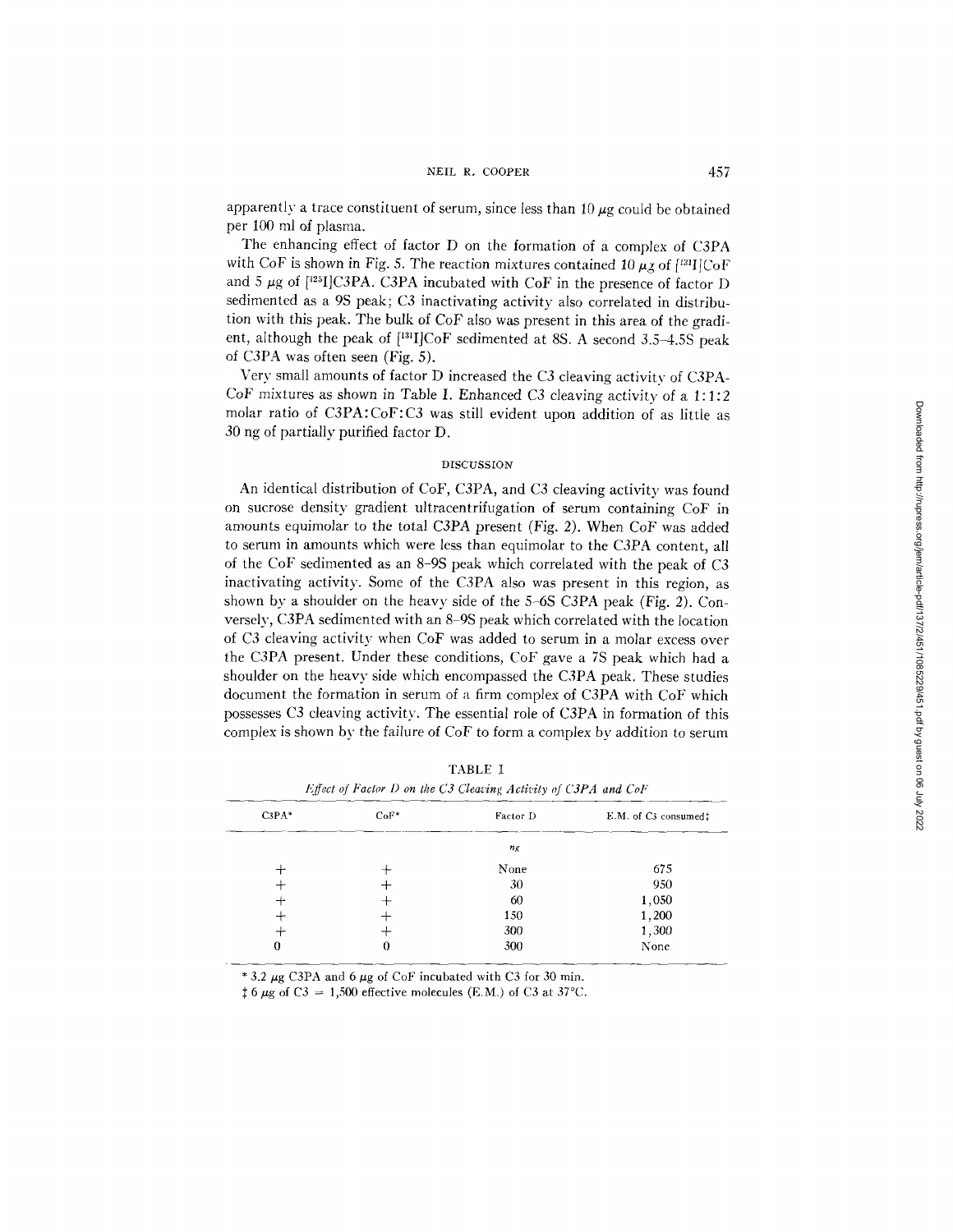previously depleted of C3PA by absorption with insolubilized antiserum to C3PA (Fig. 4).

Sucrose density gradient ultracentrifugal analyses of isolated C3PA and CoF revealed weak reversible interaction between the two proteins. An additional factor present in normal serum was required to induce firm complexing of isolated C3PA with CoF and to endow this complex with efficient C3 cleaving activity. This serum protein is probably identical with a substance termed factor D by Hunsicker et al. (19) which is required for mixtures of C3PA and CoF to manifest C3 cleavage activity.

The data presented here thus confirm and extend the earlier studies which indicated that CoF complexed with C3PA (1, 16). Two types of interaction were observed. In free solution the two proteins exhibited an affinity for each other and formed a reversible complex. In the presence of factor D, they gave rise to a firm complex which was able to cleave C3 enzymatically. This represents another example of a functionally relevant protein-protein interaction within the complement system. Other examples are found in the affinity of C<sub>1q</sub> for  $\gamma$ -globulin (25) and the formation of complexes of C<sub>1q</sub> with C<sub>1</sub>r and Cls (26), of C2 with C4 (27), of C5 with C6 and C7 (28), and of C8 with C9 (29).

The reason Hunsicker et al. (19) and Alper et al. (18) failed to observe the formation of a complex of C3PA with CoF is not clear. The present studies (Fig. 1) clearly indicate that the C3PA used in this study is antigenically related to  $\beta_2$ -glycoprotein type II and to GBG which Hunsicker et al. (19) and Alper et al. (18) employed in their respective studies. The data also indicate that the preparations of C3PA employed in the present study were functionally active and physicochemically homogeneous.

The identity and mode of action of factor D are uncertain. The small size, electrophoretic mobility, and elution position from anion and cation exchange columns suggest that factor D might be C3PAse, an enzyme which cleaves and activates C3PA in the presence of a C3 fragment called HSFa (24). CoF is not required for this reaction. The occasional finding of C3PA cleavage during reaction with CoF and factor D (Fig. 5) support a common identity of factor D and C3PAse. Although C3PAse activity has not been consistently detected in factor D preparations, this does not preclude identity of the two proteins because of differences in dose-response requirements. Although the exact role and identity of factor D remain to be elucidated, it is clear that it is an activator of C3PA. In its mechanism of action factor D also resembles Cls, which also induces the formation of a firm, metal-dependent, enzymatically active complex between two proteins.

# **SUMMARY**

The role of C3 proactivator (C3PA) and a factor isolated from cobra venom (CoF) in the formation of a principle able to cleave C3 was investigated. The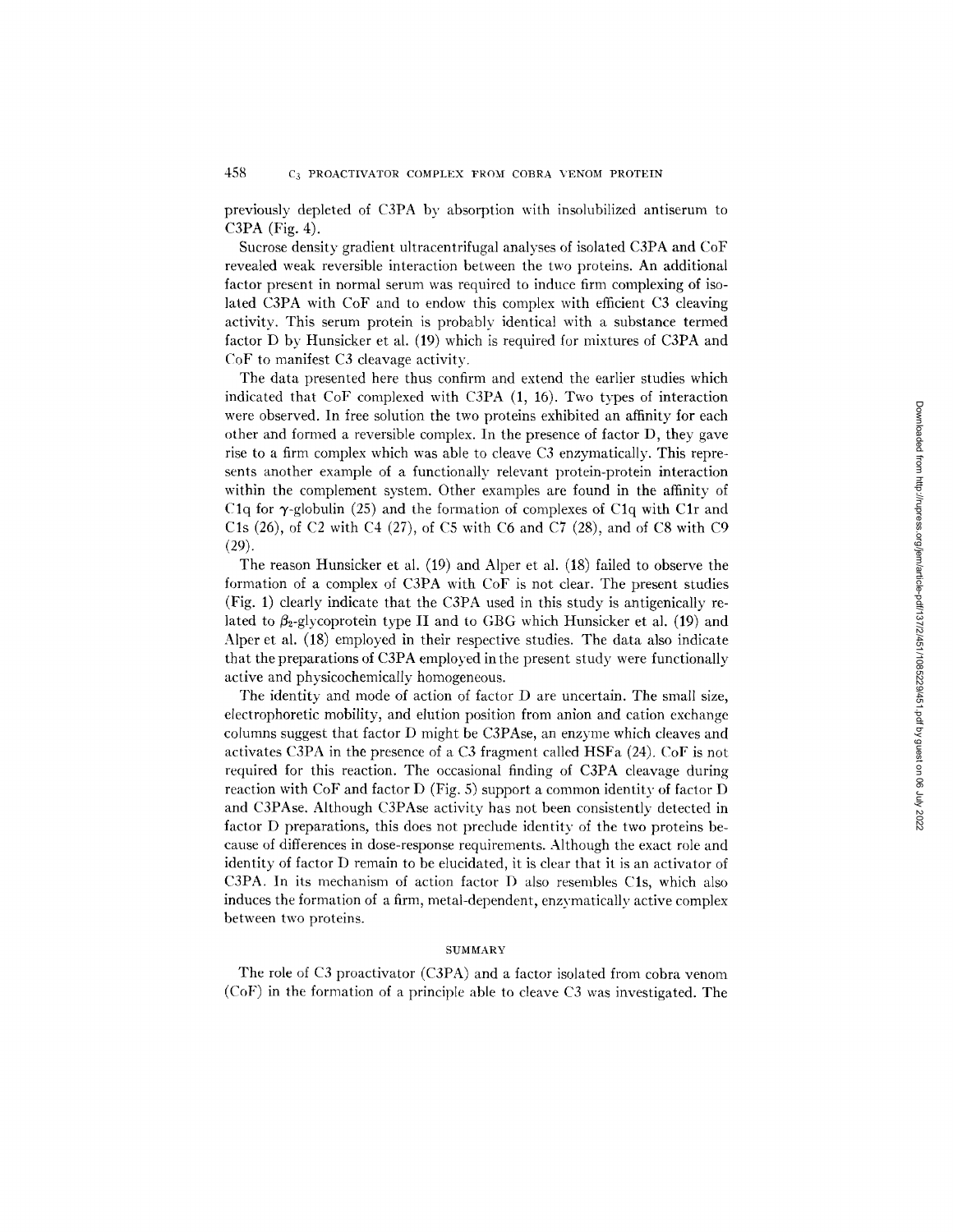# *NEIL* R. COOPER 459

results clearly demonstrate two modes of interaction of C3PA with CoF. In isolated form, C3PA and CoF were found to form a reversible protein-protein complex in free solution. This complex had some C3 cleaving activity. In the presence of minute amounts of a partially purified normal serum substance, factor D, the C3PA-CoF complex was stabilized and its efficiency in cleaving C3 was greatly increased. Factor D is thus an activator of C3PA. A firm complex composed of C3PA and CoF, and possessing C3 cleaving activity, was also formed by addition of CoF to serum.

I thank Mrs. Cynthia Stone and Mrs. Kathleen Keogh for their very competent assistance.

### REFERENCES

- 1. Götze, O., and H. J. Müller-Eberhard. 1971. The C3 activator system: an alternate pathway of complement activation.  $J. E x \phi$ .  $Med. 134(3, Pt. 2):90s$ .
- 2. Sandberg, A. L., A. G. Osier, H. S. Shin, and B. Oliveira. 1970. The biologic activities of guinea pig antibodies. II. Modes of complement interaction with  $\gamma$ 1 and  $\gamma$ 2 immunoglobulins. *J. Immunol*. **104:**329.
- 3. Frank, M. M., J. May, T. Gaither, and L. Ellman. 1971. In vitro studies of complement function in sera of C4-deficient guinea pigs. *J. Exp. Med.* 134:176.
- 4. Boenisch, T., and C. A. Alper. 1970. Isolation and properties of a glycine rich fl-glycoprotein of human serum. *Biochim. Biophys. Acta.* 221:529.
- 5. Haupt, H., and K. Heide. 1965. Isolierung und Eigenschaften eines  $\beta_2$ -Glykoproteins aus Humanserum. *Clin. Chim. Acta.* 12:419.
- 6. Pillemer, L., L. Blum, I. H. Lepow, E. W. Todd, and A. C. Wardlaw. 1954. The properdin system and immunity. I. Demonstration and isolation of a new serum protein, properdin, and its role in immune phenomena. *Science (Wash. D. C.).*  120:279.
- 7. Goodkofsky, I., and I. H. Lepow. 1971. Functional relationship of factor B in the properdin system to C3 proactivator of human serum. *J. Immunol*. **107:**1200.
- 8. Root, R. K., L. Ellman, and M. M. Frank. 1972. Bactericidal and opsonic properties of C4-deficient guinea pig serum. *J. Immunol.* 109:477.
- 9. Götze, O., and H. J. Müller-Eberhard. 1972. Paroxysmal nocturnal hemoglobinuria. Hemolysis initiated by the C3 activator system. *N. Engl. J. Med.*  286:180.
- 10. Mtiller-Eberhard, H. J., U. R. Nilsson, A. P. Dalmasso, M. J. Polley, and M. A. Calcott. 1966. A molecular concept of immune cytolysis. *Arch. Pathol.* 82:205.
- 11. Nelson, R. A. 1966. A new concept of immunosuppression in hypersensitivity reactions and in transplantation immunity. *Surv. Ophthal.* 11:498.
- 12. Mtiller-Eberhard, H. J. 1967. Mechanism of inactivation of the third component of human complement (C'3) by cobra venom. *Fed. Proc.* 26:744.
- 13. Cochrane, C. G., and H. J. Müller-Eberhard. 1968. The derivation of two distinct anaphylatoxin activities from the third and fifth components of human complement. *J. Exp. Med.* **127:**371.
- 14. Pickering, R. J., M. R. Wolfson, R. A. Good, and H. Gewurz. 1969. Passive hemolysis by serum and cobra venom factor: a new mechanism including membrane damage by complement. *Proc. Natl. Acad. Sci. U.S.A.* 62:521.
- 15. Ballow, M., and C. G. Cochrane. 1969. Two anti-complementary factors in cobra